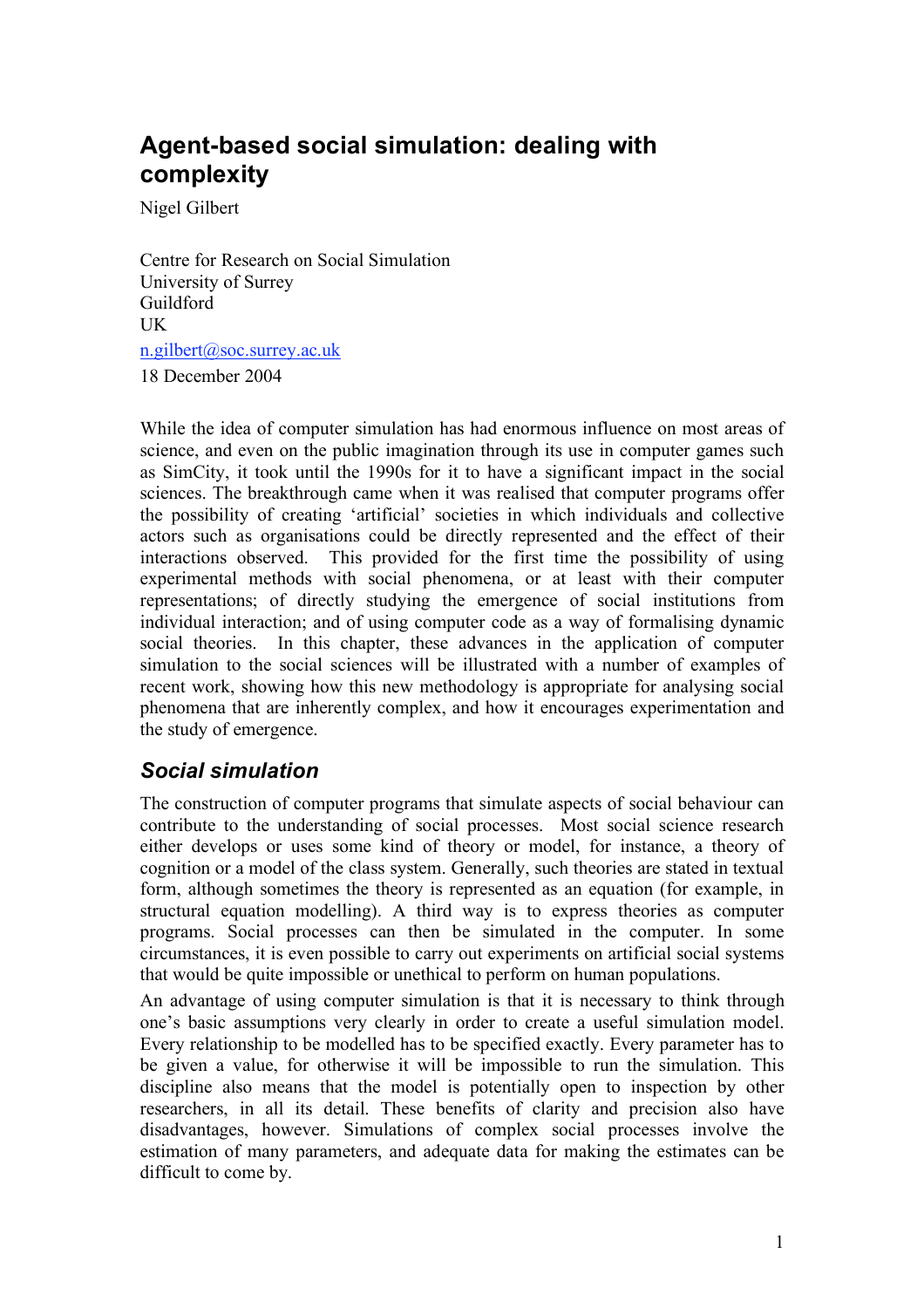Another benefit of simulation is that, in some circumstances, it can give insights into the 'emergence' of macro level phenomena from micro level actions. For example, a simulation of interacting individuals may reveal clear patterns of influence when examined on a societal scale. A simulation by Nowak & Latané (1994), for example, shows how simple rules about the way in which one individual influences another's attitudes can yield results about attitude change at the level of a society. A simulation by Axelrod (1995) demonstrates how patterns of political domination can arise from a few rules followed by simulated nation states. Schelling (1971) used a simulation to show that high degrees of residential segregation could occur even when individuals were prepared to have a majority of people of different ethnicity living in their neighbourhood.

**Figure** 1: The pattern of clusters that emerge from Schelling's model



Schelling's study is a good illustration of the kind of work involved in simulation. He modelled a neighbourhood in which homes were represented by squares on a grid. Each grid square was occupied by one simulated household (in Figure 1, either a green or a red household), or was unoccupied (black). When the simulation is run, each simulated household in turn looks at its eight neighbouring grid squares to see how many neighbours are of its own colour and how many of the other colour. If the number of neighbours of the same colour is not sufficiently high (for example, if there are fewer than three neighbours of its own colour), the household 'moves' to a randomly chosen unoccupied square elsewhere on the grid. Then the next household considers its neighbours and so on, until every household comes to rest at a spot where it is content with the balance of colours of its neighbours.

Schelling noted that when the simulation reaches a stopping point, where households no longer wish to move, there is always a pattern of clusters of adjacent households of the same colour. He proposed that this simulation mimicked the behaviour of whites fleeing from predominantly black neighbourhoods, and observed from his experiments with the simulation that even when whites were content to live in locations where black neighbours were the majority, the clustering still developed: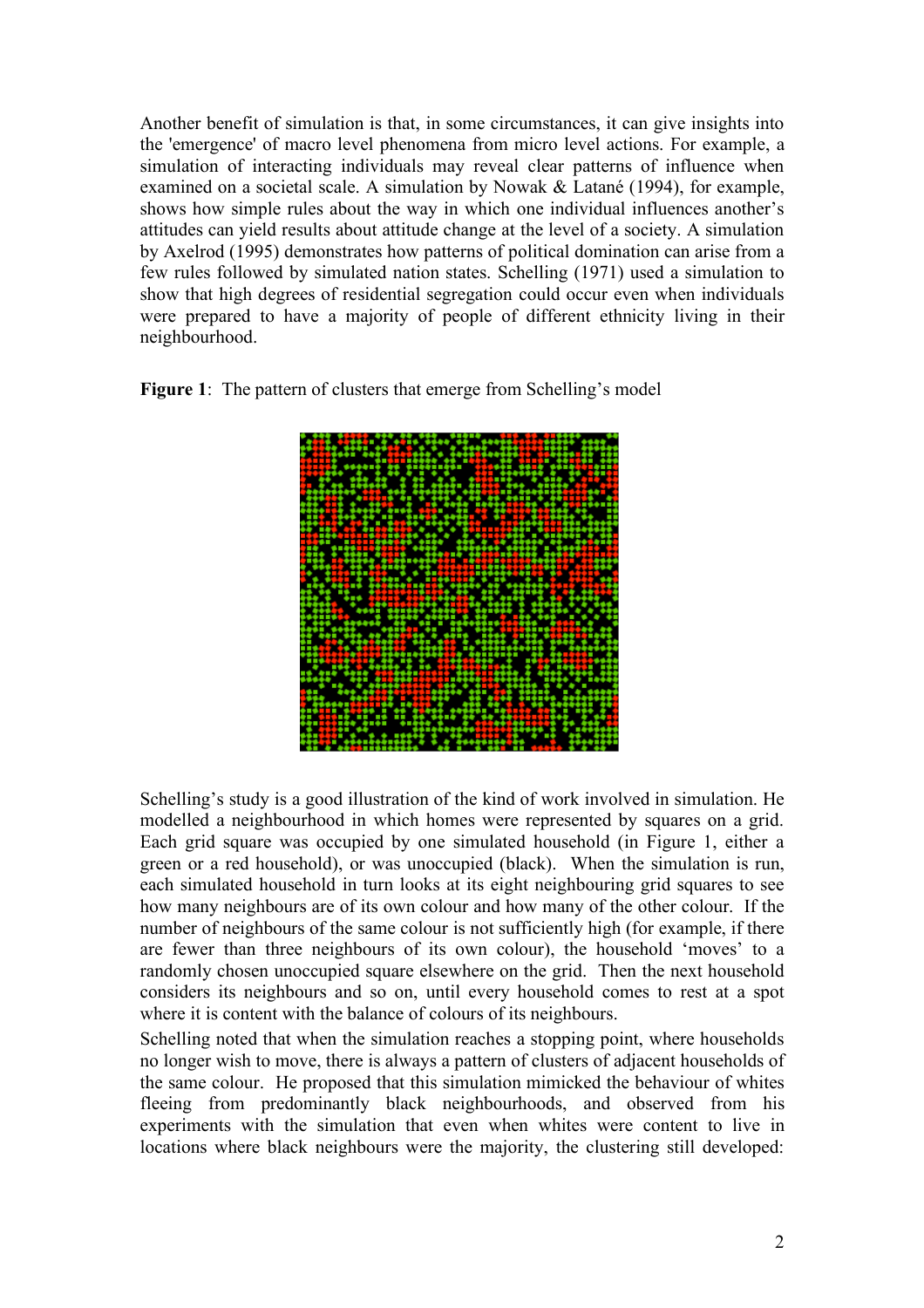residential segregation could occur even when households were prepared to live among those of the other colour.

# *Sociology and complexity*

The physical world is full of systems that are linear or approximately linear. This means that the properties of the whole are a fairly simple aggregation of the parts. For example, the properties of even such a massive system as a galaxy, with hundreds of millions of component stars, can be predicted precisely using the basic equations of motion. The same applies to aggregations on an atomic and molecular level.

Societies, in particular, human societies, are, however, different. They seem to have rather unpredictable features, meaning that it is perilous to make exact predictions of their future development, and their characteristics at any one time seem to be affected by their past histories. For example, the adoption of one of a pair of alternative technologies within a society can be greatly influenced by minor contingencies about who chooses which technology at an early stage in their introduction (see Arthur 1989). This is known as 'path dependence'. It is a sign that human societies, institutions and organisations are complex systems, using 'complex' in the technical sense to mean that the behaviour of the system as a whole cannot be determined by partitioning it and understanding the behaviour of each of the parts separately, which is the classic strategy of the reductionist physical sciences.

One reason why human societies are complex is that there are many, non-linear interactions between their units, that is between people. The interactions involve the transmission of knowledge and materials that often affect the behaviour of the recipients. The result is that it becomes impossible to analyse a society as a whole by studying the individuals within it, one at a time. The behaviour of the society is said to 'emerge' from the actions of its units. There are many examples of emergence in social systems; indeed, it may be that almost all significant attributes of social systems are emergent. For example, markets emerge from the individual actions of traders; religious institutions emerge from the actions of their adherents; and business organisations emerge from the activities of their employees, in addition to the actions of groups such as legislators, lawyers, advertisers and suppliers. We can say that a phenomenon is emergent when it can only be described and characterised using terms and measurements that are inappropriate or impossible to apply to the component units. For example, we can identify the creed of a church or the mission of an organisation, but these terms fit uncomfortably, if at all, when applied to individual people.

While emergent phenomena can also be found in physical systems, a feature of human societies which makes then unique is that people can recognise (and therefore respond to) the emergent features (Gilbert 1995). For example, households not only often cluster in segregated neighbourhoods, but these neighbourhoods are named and can acquire reputations that further affect the behaviour of those living there and others such as employers who may stereotype the inhabitants.

Another important characteristic of societies is that they are result of dynamical processes. The individuals within a society are constantly 'in motion': talking, listening, doing. Society emerges from this constant change. Like a waterfall that exists only so long as the water of which it is formed is moving, a society only exists while its members are living, acting and reacting. Moreover, the units from which societies are formed, that is, people, vary greatly in their capabilities, desires, needs and knowledge, in contrast to most physical systems that are composed of similar or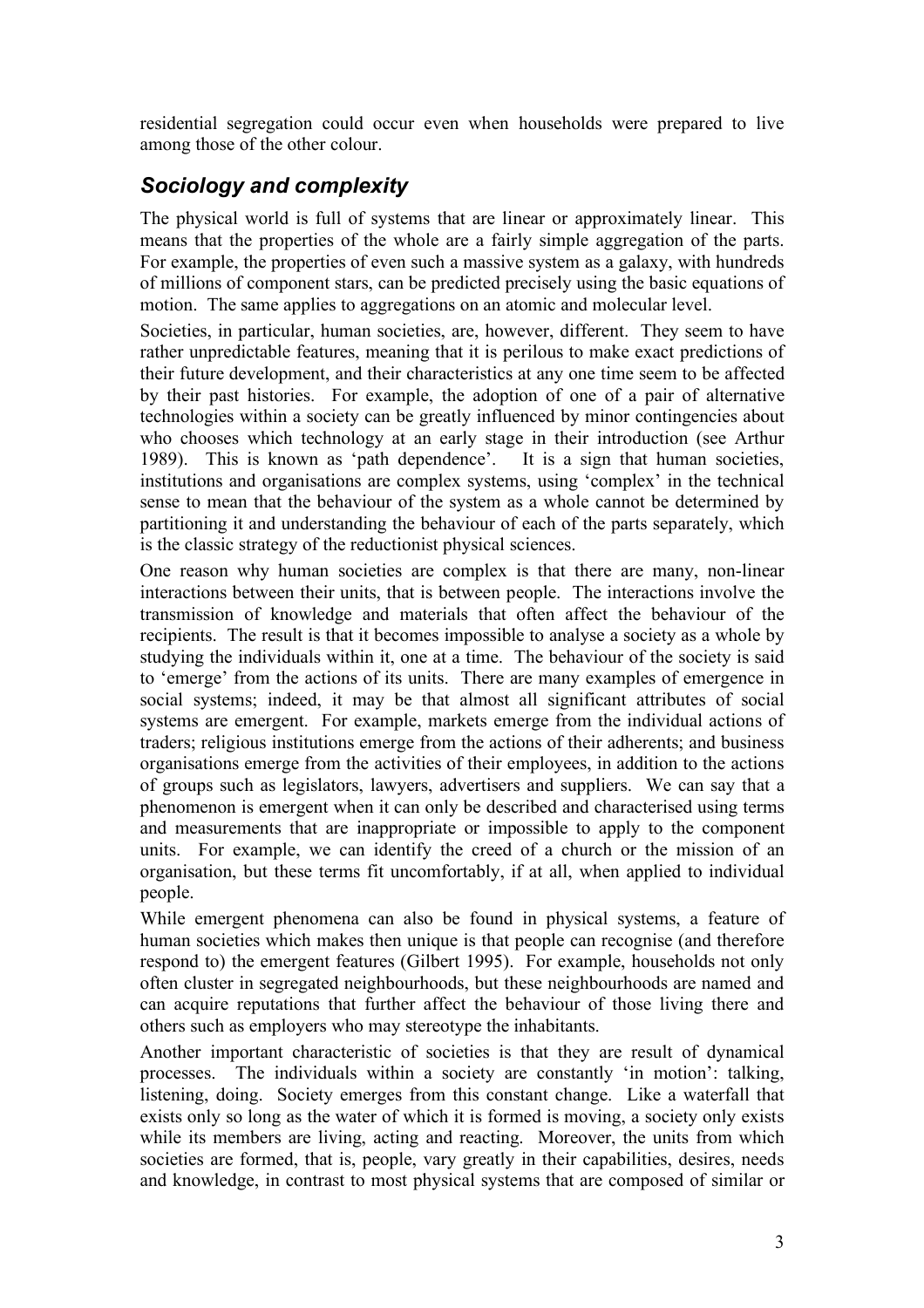identical units. For these reasons, while theories of complexity developed for the understanding of natural systems can be illuminating, caution needs to be exercised in applying them directly to social phenomena.

#### **Data**

In order to understand complex, dynamical societies, we need appropriate data to base analyses on. Unfortunately, acquiring such data is very hard. The traditional methods of analysis in sociology have been to gather qualitative data from interviews, observation or from documents and records, and to carry out surveys of samples of people. While qualitative data can illustrate very effectively the emergence of institutions from individual action, because of the nature of the data most analyses inevitably remain somewhat impressionistic.

More precision is apparently provided by studies based on quantitative data, but typical survey data has severe limitations if we take seriously the idea that societies are complex and their feature are emergent. Survey data, with just a few exceptions, treats individuals as isolated 'atoms' and pays little attention to the impact of people's interactions with others. The exceptions are data intended for studies of social networks, where respondents are asked about whom they communicate with, are friends with, and so on. However, it is difficult to make such sociometric surveys representative. The result is that much quantitative sociology is based on data that are inappropriate for understanding social interactions. There is a similar issue in medicine: if you want to understand the biology of a mouse, taking a random sample of a small proportion of its cells and studying these is unlikely to improve greatly one's knowledge of the mouse's structure and function.

Another problem with much sociological quantitative data, including most surveys, is that they come from measurements made at a one moment in time. But this makes the way in which individuals change, and the effect of these changes, almost invisible to the analyst. Asking 'retrospective' questions about the respondents' past can help, but the answers will inevitably be coloured by their present situation. What are needed are data that track individuals through their life course. Such data are starting to become available with large-scale panel studies, but they are very expensive to collect and still limited in scope.

These limitations of conventional sociological data are fairly well known. The problem is overcoming them. A completely different approach is to build simulation models corresponding to one's theories about society and then to test these against data. In contrast to the inductive methodology of collecting data and then building models that describe and summarise those data, this approach starts from a more deductive perspective. A model is created, calibrated from whatever data is available and then used to derive testable propositions and relationships. The advantage of this approach is that it places much lower demands on the data, while the models can truly reflect the complex nature of societies.

# **Multi-agent models**

A multi-agent model consists of a number of software objects, the 'agents', interacting within a virtual environment. The agents are programmed to have a degree of autonomy, to react to and act on their environment and on other agents, and to have goals that they aim to satisfy. In such models, the agents can have a one-toone correspondence with the individuals (or organisations, or other actors) that exist in the real social world that is being modelled, while the interactions between the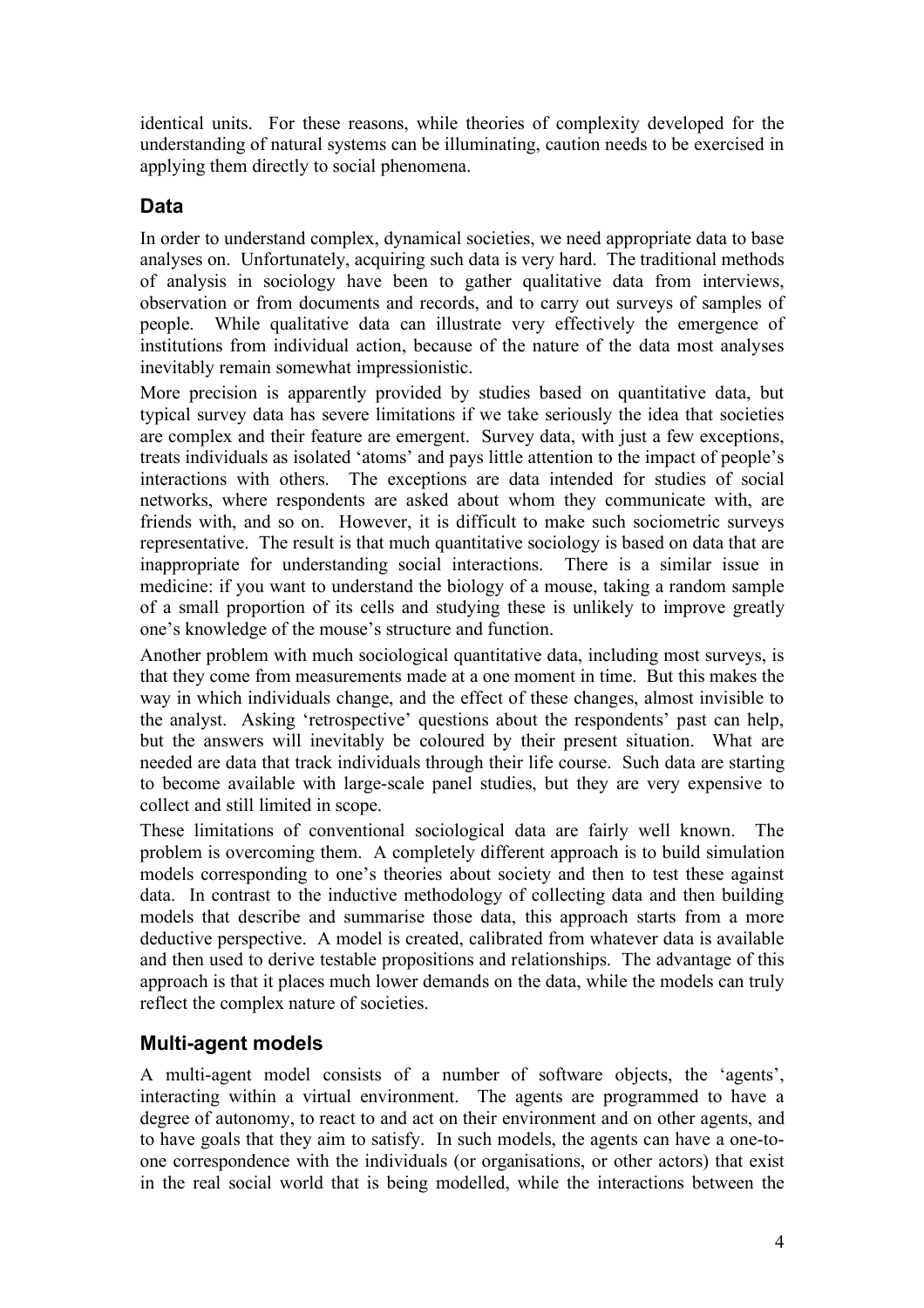agents can likewise correspond to the interactions between the real world actors. With such a model, it is possible to initialise the virtual world to a preset arrangement and then let the model run and observe its behaviour. Specifically, emergent patterns of action (e.g. 'institutions') may become apparent from observing the simulation.

Agents are generally programmed using either an object-oriented programming language or a special-purpose simulation library or modelling environment, and are constructed using collections of condition-action rules to be able to 'perceive' and 'react' to their situation, to pursue the goals they are given, and to interact with other agents, for example by sending them messages. The Schelling model described above is an early and simple example of a multi-agent model. Agent-based models have been used to investigate the bases of leadership, the functions of norms, the implications of environmental change on organizations, the effects of land-use planning constraints on populations, the evolution of language, and many other topics. While most agent-based simulations have been created to model real social phenomena, it is also possible to model situations that could not exist in our world, in order to understand whether there are universal constraints on the possibility of social life. (For example, can societies function if their members are entirely self-interested and rational?) These are at one end of a spectrum of simulations ranging from those of entirely imaginary societies to those that aim to reproduce specific settings in detail.

When an agent-based model has been constructed, it can be run in order to generate output that can be validated against readily observable data. For example, Schelling proposed that local processes of choice about residential domicile, influenced by individuals' and households' perception of the ethnicity of other households within the immediate neighbourhood, would result in residential segregation and yield emergent patterns of clustering, or in the extreme, ghettos with a preponderance of residents of the same ethnicity. It is extremely difficult to gather useful data about individual residential choices, which are made only occasionally and at different times by different residents. A survey of households would only pick up people's retrospective justifications for the decisions that they made about housing choice, which may rationalise decisions based on criteria that they no longer remember clearly. Attempts to tap current attitudes to, for example, living near neighbours of a different ethnicity may also be subject to many kinds of bias. However, in contrast, it is easy to measure people's actual household location and their ethnicity. It is then possible to compare this with the clustering observed after running a Schelling model (e.g. Clark 1991; Sander, Schreiber and Doherty 2000; Bruch 2003).

Although using a simulation to generate patterns that one would expect to find (if the model is correct) and then comparing these with targeted observations of the social world is considerably easier than trying to obtain detailed data about social processes directly, there are two complications which must be considered. The first is that most models and the theories on which they are based are stochastic. That is, they are based in part on random chance. For example, in a segregation model, the simulation will normally initialise the landscape by distributing agents randomly. As the simulation runs, the agents migrate according to their preferences to locations where they feel more comfortable with their neighbours. The spot where they finish will depend in a complicated way on where they and all the other agents started. The precise pattern of clusters will depend on the chance arrangement of agents at initialisation; re-running the simulation with a new random starting configuration will yield a different pattern of clusters. The important point about this and similar models is not that they generate a particular pattern of clusters, but that in every case, for a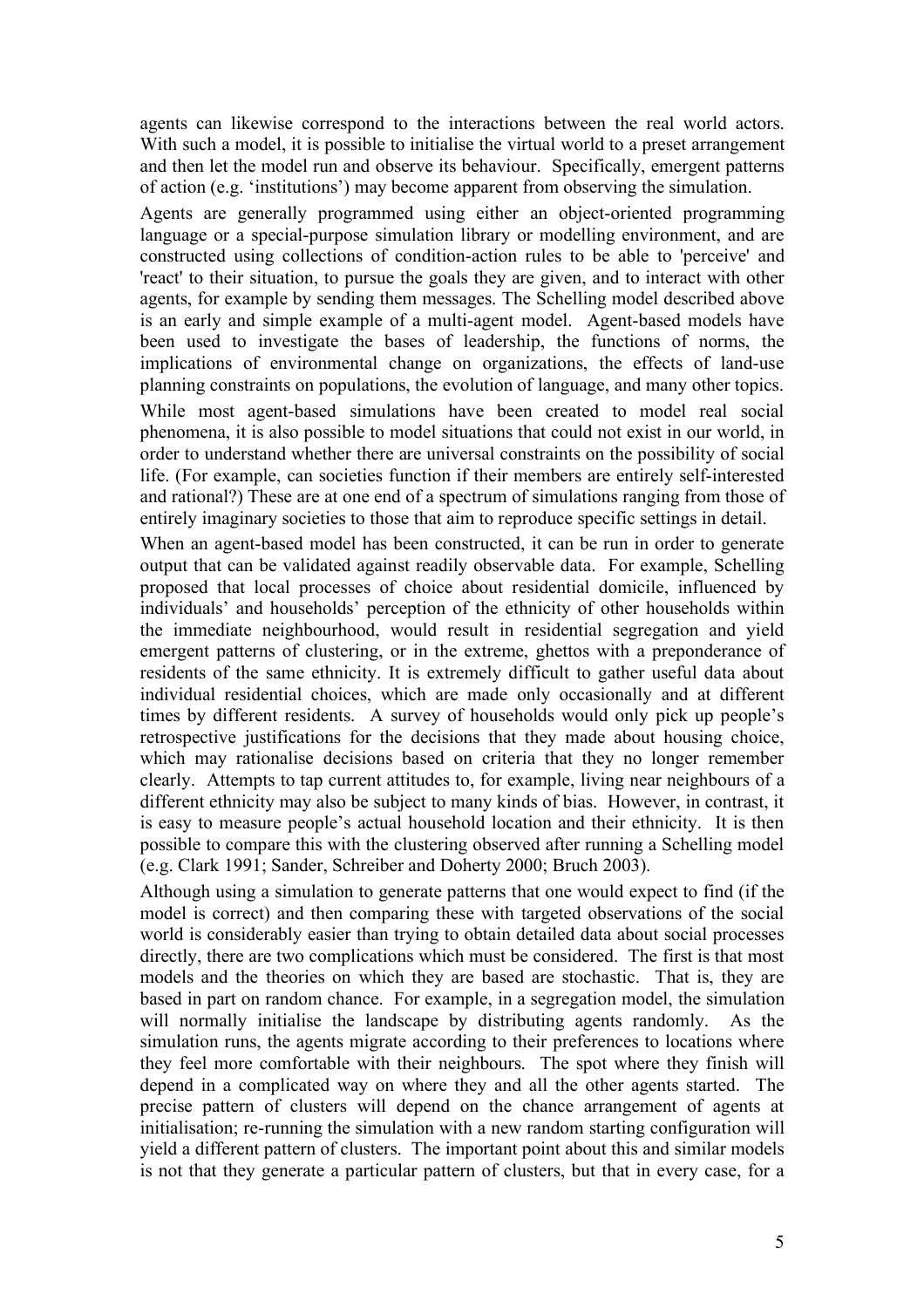specific set of parameters, some clustering always emerges. The characteristics of these clusters can be assessed using measures such as the mean cluster density (averaged over many runs of the model, each with a different starting configuration), and the variance of the cluster size. It is these 'statistical signatures' that need to be compared with the observed residential segregation, which itself can be considered to be one possible outcome of a stochastic process. Unfortunately, the statistical methods needed to make sound comparisons, given that the distributions of the metrics are unknown but often far from 'normal', are not yet well developed, at least in the social sciences.

The second caveat is that many different models may yield the same emergent patterns. Hence, a correspondence between what one sees emerging from the model and what ones sees in the social world is only a necessary, but not a sufficient condition for concluding that the model is correct. There are many different kinds of processes which can yield clustering and so the fact that households are often ethnically segregated and the Schelling model generates clusters does not prove that the Schelling process is in fact the process followed by households in making migration decisions (Gilbert 2002). All one can do is to gradually increase one's confidence in a model by testing it against observation in more and more ways. In this respect, the methodology of simulation is no different from other approaches in social science.

# *Examples of agent-based models*

Many hundreds of multi-agent social simulation models have now been designed and built, to examine a very wide range of social phenomena. It is not practicable to review all of these, and even describing a representative sample would be a difficult exercise. However, there are dimensions along which models can be arranged (see Figure 2 and Hare and Deadman 2004; Berger and Manson, 2001; David et al 2004). In this section, these will be illustrated by reference to some typical social simulations.

**Figure 2** Some dimensions of difference for agent-based models

# **Abstract** *vs* **Descriptive**

#### **Artificial** *vs* **Realistic**

#### **Positive** *vs* **Normative**

#### **Spatial** *vs* **Network**

#### **Complex** *vs* **Simple agents**

*Abstract versus Descriptive*. Models can vary in the degree to which they attempt to incorporate the detail of particular targets. An example of a model which aims to be a detailed representation of a specific location and the developments there is the work by Dean et al. (1999) on the Long House Valley, in northern Arizona near Monument Valley. The model covers a time from about A.D. 400 to 1400 and consists of agent households that inhabit a digitized version of the Long House Valley landscape.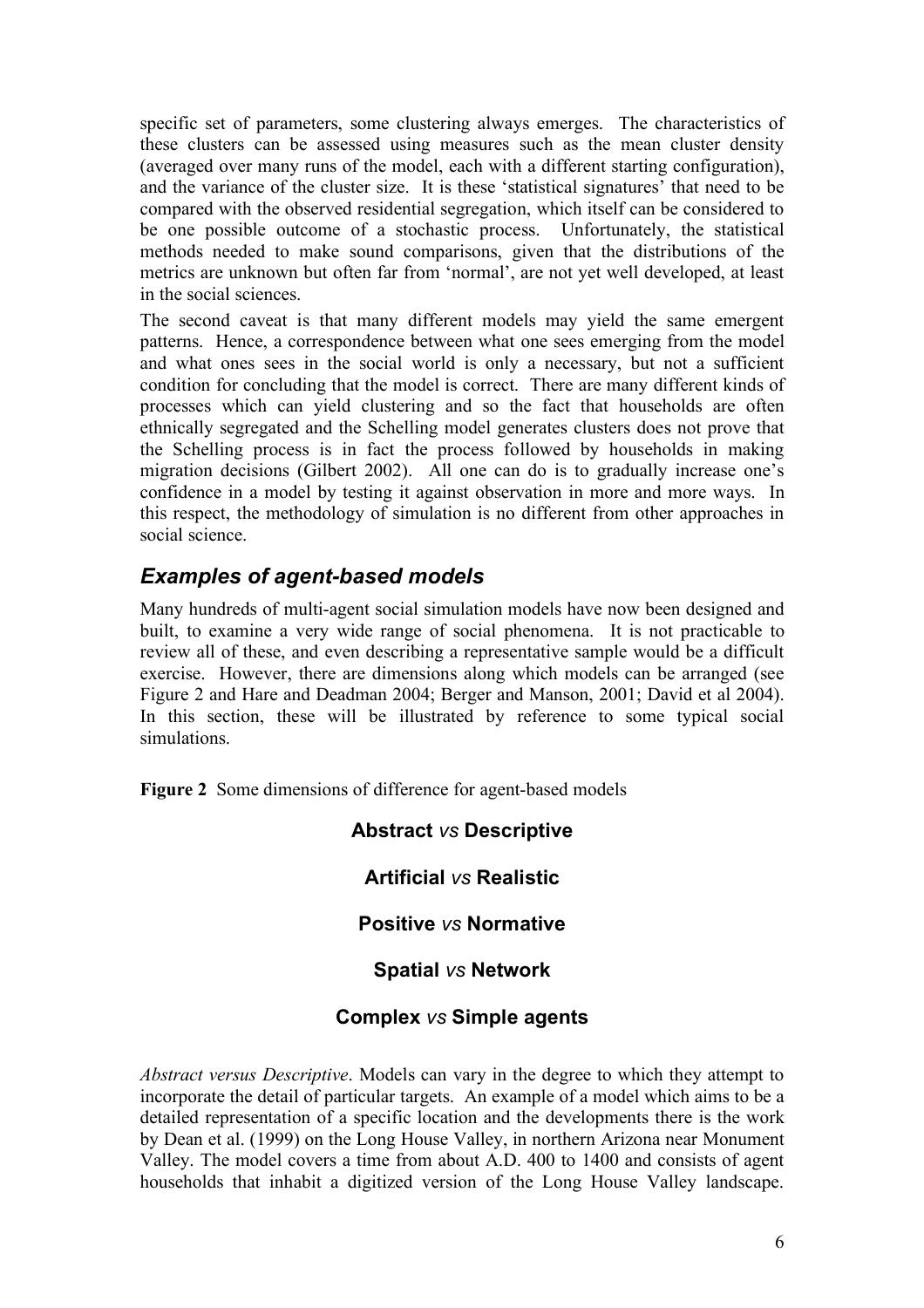Agents have rules for determining their agricultural practices and residential locations, as well as for reproduction and mortality. Each run of the model generates a unique history of population, agricultural output, and settlement patterns which can be compared with archaeological evidence from the Valley.

In contrast, a series of papers (Conte and Castelfranchi 1995, Castelfranchi, Conte and Paolucci 1998, Saam and Harrer 1999, Staller and Petta 2001, Flenthe, Polani and Uthman 2001, Hales 2002, Younger 2004) has explored the relationship between norms and social inequality using a very simple 'game' in which agents controlled by 'norms' (i.e. behavioural rules) search a regular grid for 'food', which they consume to maintain their energy level or 'strength'. These authors carried out experiments to study the mean and variance of the distribution of strength under various normative arrangements. Two examples are 'blind aggression', when agents attack other agents to grab their food, regardless of whether the attacked agent is stronger than they are, and 'finders-keeper', when agents respect 'property rights' and do not attack other agents for their food. The experiments have shown that under some conditions (e.g. when the agents start with more or less equal levels of strength), the finders-keeper norm reduces inequality, but if the agents start with an unequal distribution, holding to the same norm can increase the degree of inequality. These findings are not directly descriptive of or applicable to any real human society or group, although they do raise some interesting questions for the conceptualisation of power and for understanding the origins of social inequality.

*Artificial versus Realistic*. Although the work on norms mentioned above is highly abstract, it is intended to aid in the understanding of actual human societies. However, some agent-based models are not intended as simulations of human societies at all. A good example is the research of Doran (1997), who investigated the implications if agents were able to see what will befall them in the future (that is, have perfect foresight). Other work on artificial societies has been driven by a desire to engineer groups of cooperative agents to achieve results that single agents could not do on their own. While some of this engineering-oriented modelling takes its inspiration from human societies, much of it assumes a command and control regime that is not a plausible description of real world societies (for examples of such an engineering approach to social simulation, see, for example, Wooldridge 2002).

In contrast, some models are firmly focussed on modelling real social problems. An excellent example of this is Eidelson and Lustick's (2004) research on the effectiveness of alternative defensive strategies against a possible smallpox attack or other major epidemic. Obviously there is neither much experience nor the possibility of experimentation to compare options, such as inoculating a whole population as a precaution versus vaccinating cases after the infection has begin to spread. Their model allows a number of possibilities to be investigated and the most important parameters for confining the epidemic to be identified.

*Positive versus normative*. Models with clear application to policy domains may tend towards being normative, that is, designed to make recommendations about what policies should be pursued. For example, Moss (1998) developed a model to represent the decision-making of middle managers in crises and was then able to make some tentative recommendations about the appropriate organisational structures to deal with critical incidents. This article is also interesting for the methodology of model building that it recommends. The majority of social agent-based simulations, however, are intended to be positive, that is descriptive and analytical about the social phenomena studied, aiding understanding rather than providing advice.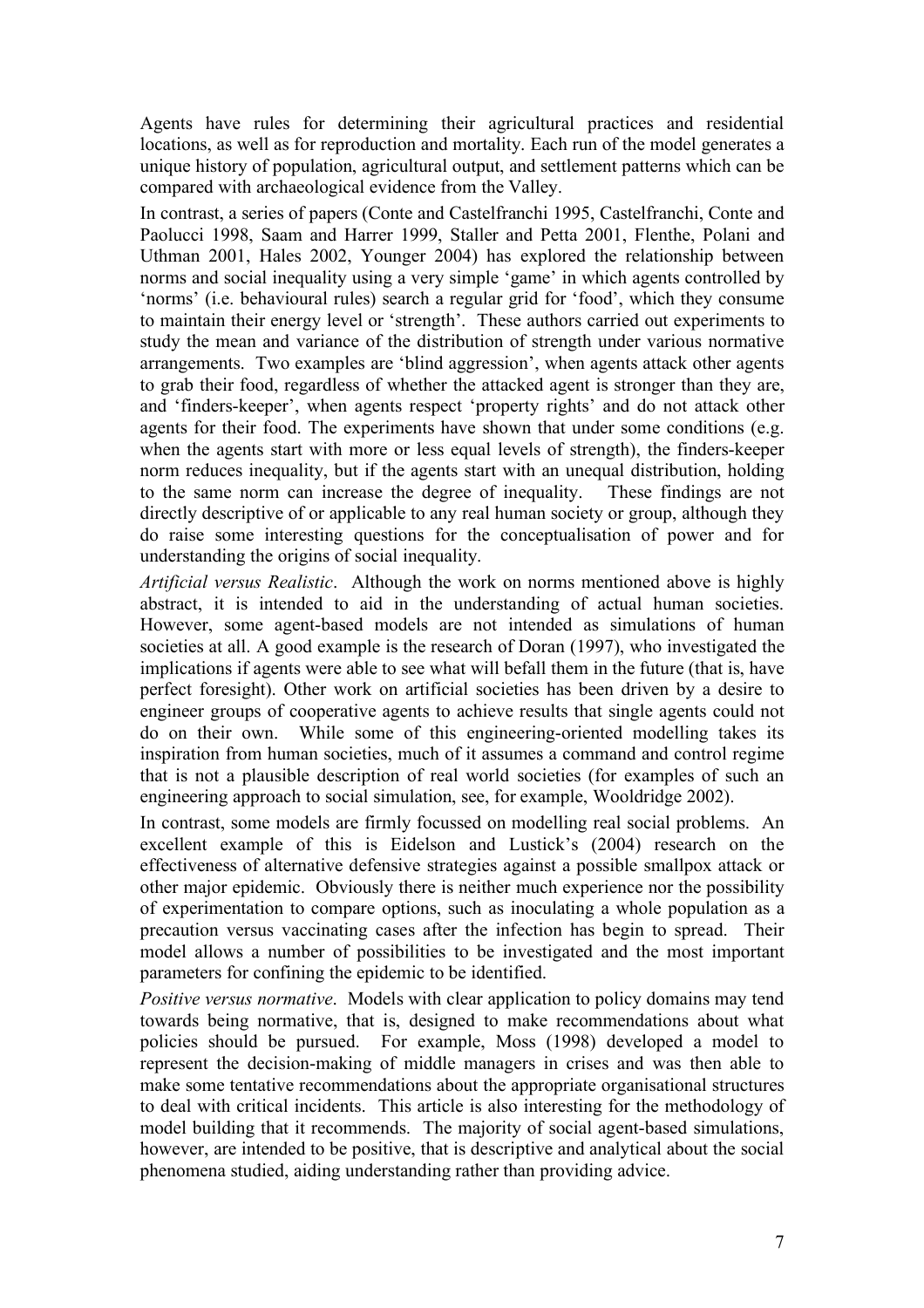*Spatial versus Network*. The agents in some models operate in a spatial environment, often a two dimensional grid of rectangular cells, but sometimes a map of some specific landscape, over which the agents are able to move. In the latter case, the map is often provided by a geographical information system (GIS) (Dibble and Feldman 2004). An example is the model of the recreational use of Broken Arrow Canyon in Arizona (Gimblett, Itami and Richards 2002), which was developed to study policies for protecting the environment and providing a good recreational experience for visitors. Options include building new trails, limiting the number of visitors, or relocating existing trails. The model includes a detailed representation of the environment, including the physical topography of the canyon.

For other models, the physical geography is irrelevant. What are important are the relationships between agents, often represented as a network of links between nodes, the agents. For example, Gilbert, Pyka and Ahrweiler (2001) describe a model of an 'innovation network' in which the nodes are high tech firms that each have a knowledge base which they use to develop artefacts to launch on a simulated market. Some artefacts are successful and the firms thrive; others fail. The firms are able to improve their innovations through research or by exchanging knowledge with other firms. The form of the emergent network and its dynamics observed from the simulation are compared with data from the biotechnology and mobile personal communication sectors and shown to be qualitatively similar.

*Complex versus Simple agents.* The simplest agents are ones that use a production system architecture (Gilbert and Troitzsch 2005), meaning that the agent has a set of condition-action rules. An example of such a rule could be 'IF the energy level is low, THEN move one step towards the nearest food source'. The agent matches the condition part of the rule against its present situation and carries out the corresponding action. These rules might be explicitly coded as declarative statements, as in this example, or they may be implicit in a procedural algorithm. However, it is difficult to model cognitively realistic agents using such a simple mechanism and so model-builder have sometimes adopted highly sophisticated cognitive model systems to drive their agents. The best known of these are SOAR (Laird, Newell and Rosenbloom 1987) and ACT-R (Anderson and Lebiere 1998). Carley, Prietula and Lin (1998) describe a number of experiments comparing models of organisation in which the agents have cognitive architectures of increasing complexity, from a basic production system to the use of a version of SOAR. They conclude that simpler models of agents are all that is needed if the objective is to predict the behaviour of the organisation as a whole, but more cognitively accurate models are needed to generate the same predictive accuracy at the individual or small group level.

#### **Developing multi-agent models**

Developing good multi-agent models is still something of an art, rather than a science. However, there is now some understanding of the steps that usually need to be carried out (Gilbert and Terna 2000). The first is to be sure about the objective of the work. The research question and the model that is to be designed are sometimes clear from the start. More often, one has an idea of the topic, but not anything more precise. It is essential that a general interest in a topic is refined down to a specific question before the design begins. If this is not done, either the design task can seem impossibly difficult or the model can become too encompassing to be helpful.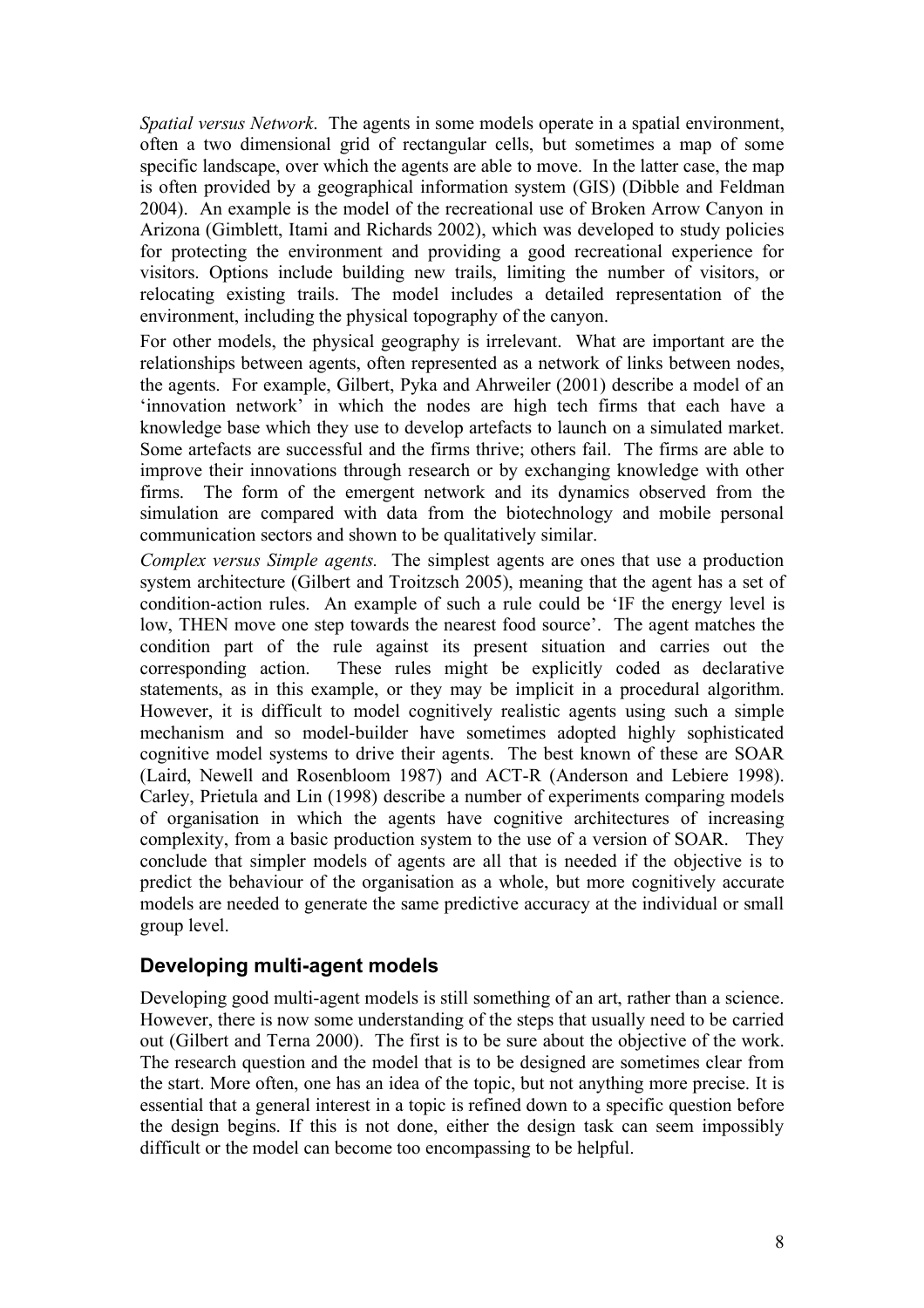It is useful to think about narrowing down a research question in terms of moving through a set of layers (see Punch 2000 for a helpful treatment). An area of research contains many topics. More specific is a general research question, usually phrased in terms of theoretical concepts and the relationship between these. The general research question will generate a small number of specific research questions. The specific research questions should be at a level of detail such that their concepts can be used as the main elements of the model.

The social world is very complicated, a fact that modellers are well aware of, especially when they begin to define the scope of a model. The art of modelling is to simplify as much as possible, but not to oversimplify to the point where the interesting characteristics of the phenomenon are lost. Often, an effective strategy is to start from a very simple model, which is easy to specify and implement. When one understands this simple model and its dynamics, it can be extended to encompass more features and more complexity.

The baseline model can be designed to be the equivalent of a null hypothesis in statistical analysis: a model that is not expected to show the phenomenon in question. Then, if an addition to the baseline model is made and the model behaves differently, one can be sure that it is the addition that has the effect. This strategy also has the advantage that it helps to focus attention on the research question or questions that are to be answered. A modeller should always have at the forefront of their attention why they are building the model and what they are seeking to obtain from it.

If the baseline model is simple enough, the first prototype implementation can sometimes be a 'pencil and paper' model, in which the designer (or the designer and a few colleagues) plays out the simulation 'by hand' through a few rounds. This simulation of a simulation can quickly reveal gaps and ambiguities in the design, without the need to do any coding.

Designing a model is easier if there is already a body of theory to draw on. At an early stage, therefore, one should look around for existing theory, in just the same way as with more traditional social science methodologies. Theories that are about processes of change and that consider the dynamics of social phenomena are of course likely to be more helpful than theories about equilibria or static relationships, but any theory is better than none. What the theory provides is an entry to the existing research literature, hints about what factors are likely to be important in the model, and some indications about comparable phenomena. Another function of theory can be to identify clearly the assumptions on which the model is built. These assumptions need to be as clearly articulated as possible if the model is to be capable of generating useful information.

Once the research questions, the theoretical approach and the assumptions have been clearly specified, it is time to begin to design the simulation. A sequence of issues needs to be considered for almost all simulations, and it is helpful to deal with these systematically and in order. Nevertheless, there is no 'right' or 'wrong' design so long as the model is useful in addressing the research question.

The first step is the definition of the types of objects to be included in the simulation. Most of these objects will be agents, representing individuals or organizations, but there may also be objects representing inanimate features that the agents use, such as food or obstacles. The various types of object should be arranged in a class hierarchy, with a generic object at the top, then agents and other objects as subsidiary classes, and if necessary, the agent class divided into further sub-classes. Each actual object in the simulation will be an example of one of these types (an 'instance' of the class).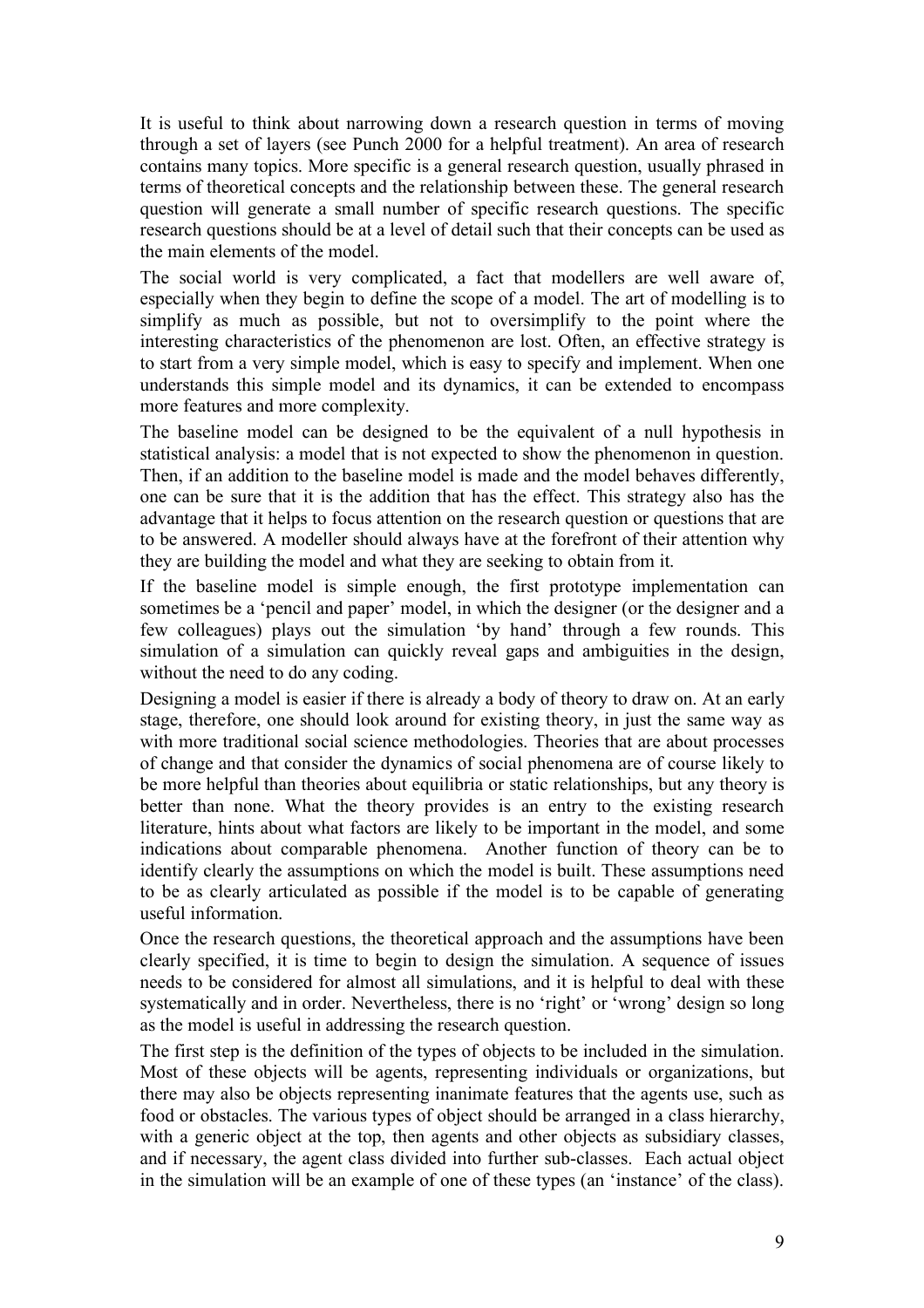All instances of a class are identical in terms of the code that creates and runs them, but each instance can be in a different state, or have different attributes.

Once the objects have been decided, one can consider the attributes of each object. An attribute is a characteristic or feature of the object, and is either something that helps to distinguish the object from others in the model, or is something that varies during the execution of the simulation. Attributes function like variables in a mathematical model. Consider each object in turn, and what features it has that differ from other objects. Properties such as size, colour or speed might be relevant attributes in some models. State variables such as wealth, energy and number of friends might also be attributes.

An attribute might consist of a single one of a set of values (for example the colour attribute might be one of red, green, blue or white); a number, such as the energy level of the agent; or a list of values, such as the list of the names of all the other agents that an agent has previously encountered. Sub-classes inherit the attributes of their superior class, so that, for instance, if all objects have a location, so do all its subclasses. When the attributes for each class of object have been decided, they can be shown on a class diagram. This way of representing classes and attributes is taken from a design language called the Unified Modelling Language (UML) (Booch et al. 2000) and is commonly used in object-oriented software design.

The next stage is to specify the environment in which the objects are located. If the environment is a spatial one, each object has a location within it (in that case, the objects need to have attributes that indicate where they are at the current time). But there are other possibilities, such as having the agents in a network linked by relations of friendship or trade with other agents. Sometimes it may be convenient to represent the environment as another object, albeit a special one, and specify its attributes. One of the attributes will be the current simulated time. Another may be a message buffer that temporarily holds messages sent by agents to other agents via the environment before they are delivered. Defining the classes, attributes and environment is an iterative process, involving refining the model until the whole set seems consistent.

When this is done, at least to a first approximation, one has a static design for the model. The next step is to add some dynamics, that is, to work out what happens when the model is executed. It is usually easiest to start by considering the interactions of each class of agent with the environment. An agent acts on the environment in one or more ways and the environment acts on the agent. Once lists of the actions of the agents and the environments have been created, one can consider when the actions happen. Against the list of agent actions on the environment, indicate the conditions under which these actions should occur. This table of conditions and actions will lead naturally to defining a set of condition-action rules. Each rule should be associated with a unique state of the agent (a unique set of attribute values and inputs from the environment). After the interactions with the environment have been decided, the same job can be done for interactions between agents.

It is likely that, in working through these lists, it will be realized that additional attributes are needed for the agents or the environment or both, so the design process will need to return to the initial stages, perhaps several times. When a consistent set of classes, attributes and rules has been created, it can be helpful to summarize the dynamics in a sequence diagram, another type of UML diagram. A sequence diagram has a vertical line for each type or class of agent, and horizontal arrows representing messages or actions that go from the sender object to the receiver object. The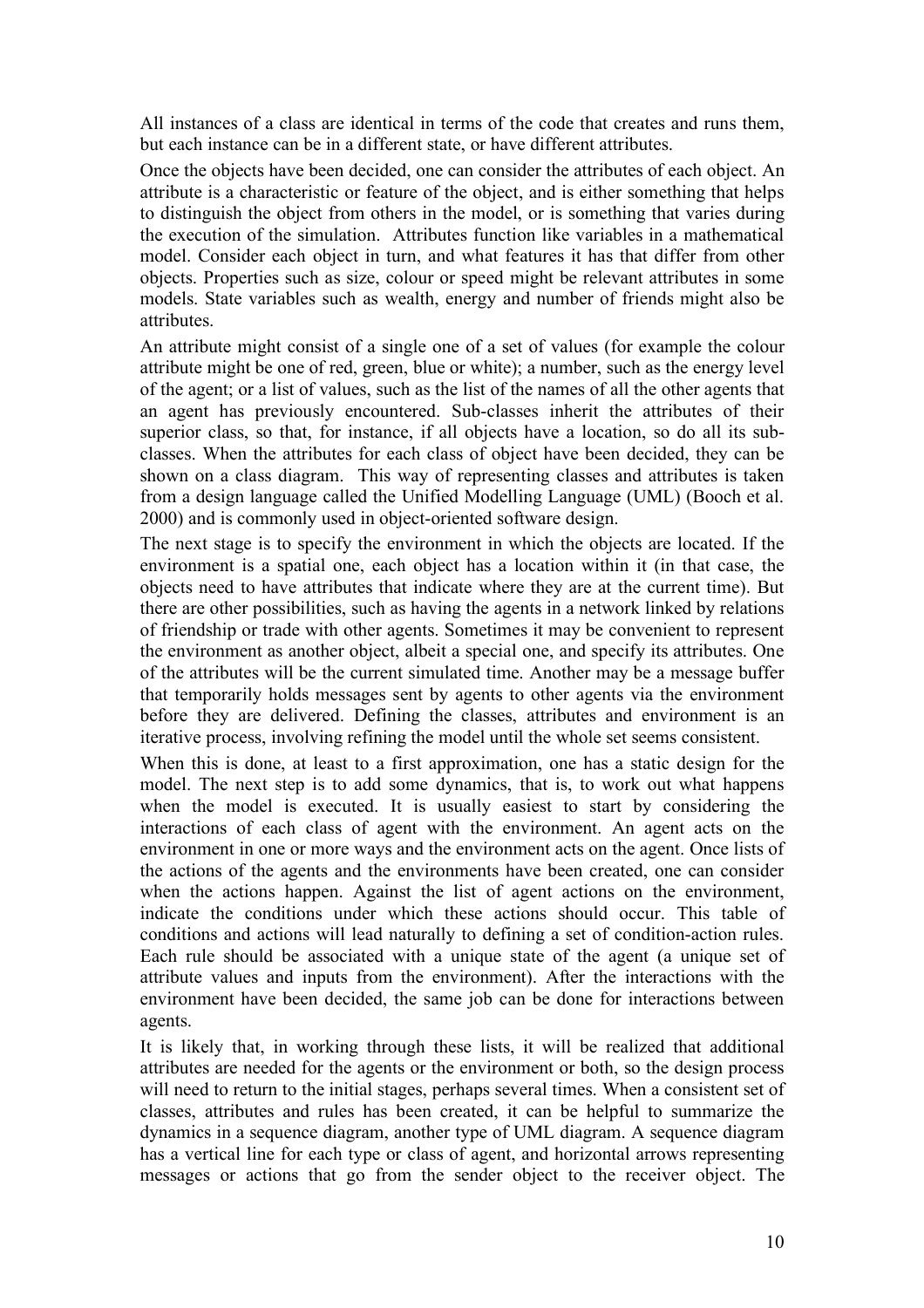sequence of messages is shown by the vertical order of the arrows, with the top arrow representing the first message and later messages shown below.

It can also be useful to employ state chart and activity diagrams to summarize the behaviour of agents (Fowler and Scott 1999). A state chart diagram shows each distinct state of an agent and what is involved in moving from one state to another. An activity diagram shows how decisions are made by an agent.

At this stage in the design process, most of the internal aspects of the model will have been defined, although normally there will still be a great deal of refinement needed. The final step is to design the user interface. The components of this interface will be graphical representations of sliders, switches, buttons and dials for the input of parameters, and various graphs and displays for the output, to show the progress of the simulation. Initially, for simplicity it is best to use a minimum of input controls. As understanding of the model improves, and additional control parameters are identified, further controls can be added. Similarly, with the output displays, it is best to start simple and gradually add more as the need for them becomes evident. Of course, every model needs a control to start it, and a display to show that the simulation is proceeding as expected (for example, a counter to show the number of steps completed). At the early stages, there may also be a need for output displays that are primarily there for debugging and for building confidence that the model is executing as expected. Later, if these displays are not required to answer the research question, they can be removed again.

Even before the coding of a model is started, it is worth considering how the simulation will be tested. A technique that is gaining in popularity is 'unit testing'. The idea is that small pieces of code that exercise the program are written in parallel with the implementation of the model. Every time the program is modified, all the unit tests are re-run to show that the change has not introduced bugs into existing code. As the model is extended, more unit tests are written, the aim being to have a test of everything. The idea of unit tests comes from an approach to programming called XP (for eXtreme programming, Beck 1999), a software engineering methodology that is particularly effective for the kind of iterative, developmental prototyping approach that is common in most simulation research.

When there are many unit tests to carry out, it becomes tedious to start them all individually and a test harness that will automate the process is needed. This will also have to be designed, possibly as part of the design of the model itself, although there are also software packages that make the job easier (see, for example, the open source Eclipse toolset, http://www.eclipse.org/). When the model is working as expected, it will probably be necessary to carry out sensitivity analyses involving multiple runs of the simulation while varying the input parameters and recording the outputs. Doing such runs manually is also tedious and prone to error, so a second reason for having a test harness is to automate analysis. The starting and ending points of an input range can be set and then one can automatically sweep through the interval, re-running the model and recording the results for each different value. To enable this to be done, the model may need to have two interfaces: a graphical one so that the researcher can see what is happening and an alternative test- or file-based interface that interacts with the testing framework.

It is likely that all the output from the first run of a model will be due, not to the intended behaviour of the agents, but to the effect of bugs in the code. Experience shows that it is almost impossible to create simulations that are initially free of bugs and, while there are ways of reducing bugs (for example, the unit test approach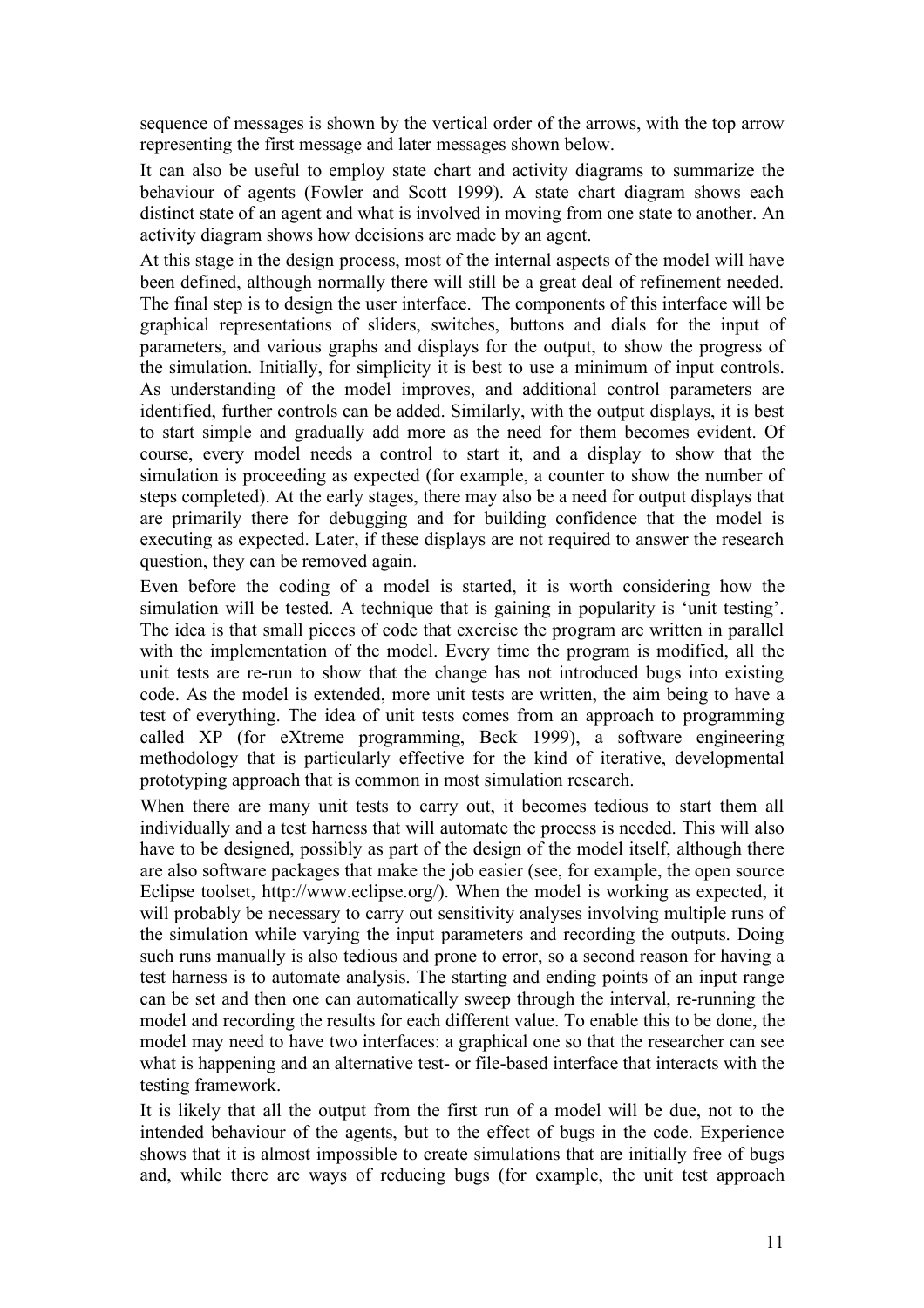mentioned above), one should allow at least as much time for chasing bugs as for building the model. The most important strategy for finding bugs is to create test cases for which the output is known or predictable, and to run these after every change until all the test cases yield the expected results. Even this will not necessarily remove all bugs and modellers should always be aware of the possibility that their results are merely artefacts generated by their programs.

# *Conclusion*

Agent-based models can be of great value to the social sciences and their potential is beginning to be realised. In this chapter, I have shown that such models are especially relevant to simulating social phenomena that are inherently complex and dynamic. These models are also effective at demonstrating the emergence of social institutions from the actions of individual agents, an area where previous methods of analysis can be very weak. A number of examples of work in which multi-agent models have been used were reviewed to show the range of possibilities now available to the researcher: models may be abstract or descriptive, positive or normative; based on a geographical landscape or represent a social network; while the agents themselves may be simple or very complex. Now that agent-based simulation is a thriving area of research, there is a growing body of experience on how to build models and in the latter part of this chapter, I outlined a typical process of model development. With this as guidance (see Gilbert and Troitzsch 2005 for a more detailed discussion of methods) and an idea of the opportunities for social simulation, I hope that many readers might be inspired to try this approach to social science for themselves on their own research topics.

# *References*

- Anderson, J. R. and Lebiere, C. (1998) *The Atomic Components of Thought*. Erlbaum, Mahwah, NJ.
- Arthur, W.B. (1989) 'Competing Technologies, Increasing Returns, and Lock-In by Historical Events', *Economics J*. vol.116, p.99
- Axelrod, R. (1995) 'A model of the emergence of new political actors'. In N. Gilbert & R. Conte (Eds.), *Artificial Societies*. London: UCL Press.
- Beck, K. (1999) *Extreme Programming Explained*. Addison-Wesley, Boston, MA.
- Booch, G., Rumbaugh, J. and Jacobson, I. (2000) *The Unified Modeling Language User Guide*. 6th print edn. Addison-Wesley, Reading, MA.
- Breiger, R., Kathleen Carley and Philippa Pattison (eds.) (2003) *Dynamic Social Network Modelling and Analysis: Workshop Summary and Papers* Washington: The National Academies Press.
- Bruch, Elizabeth E. and Robert D. Mare (2003) 'Neighborhood Choice and Neighborhood Change'. Presented at the Annual Meeting of the Population Association of America, Minneapolis, GA, May 2003.
- Carley, K. M., Michael J. Prietula and Zhiang Lin (1998) 'Design Versus Cognition: The interaction of agent cognition and organizational design on organizational performance'. *Journal of Artificial Societies and Social Simulation* vol. 1, no. 3, http://www.soc.surrey.ac.uk/JASSS/1/3/4.html
- Castelfranchi, C., Conte R. and Paolucci M. (1998) 'Normative reputation and the costs of compliance'. *Journal of Artificial Societies and Social Simulation* 1(3)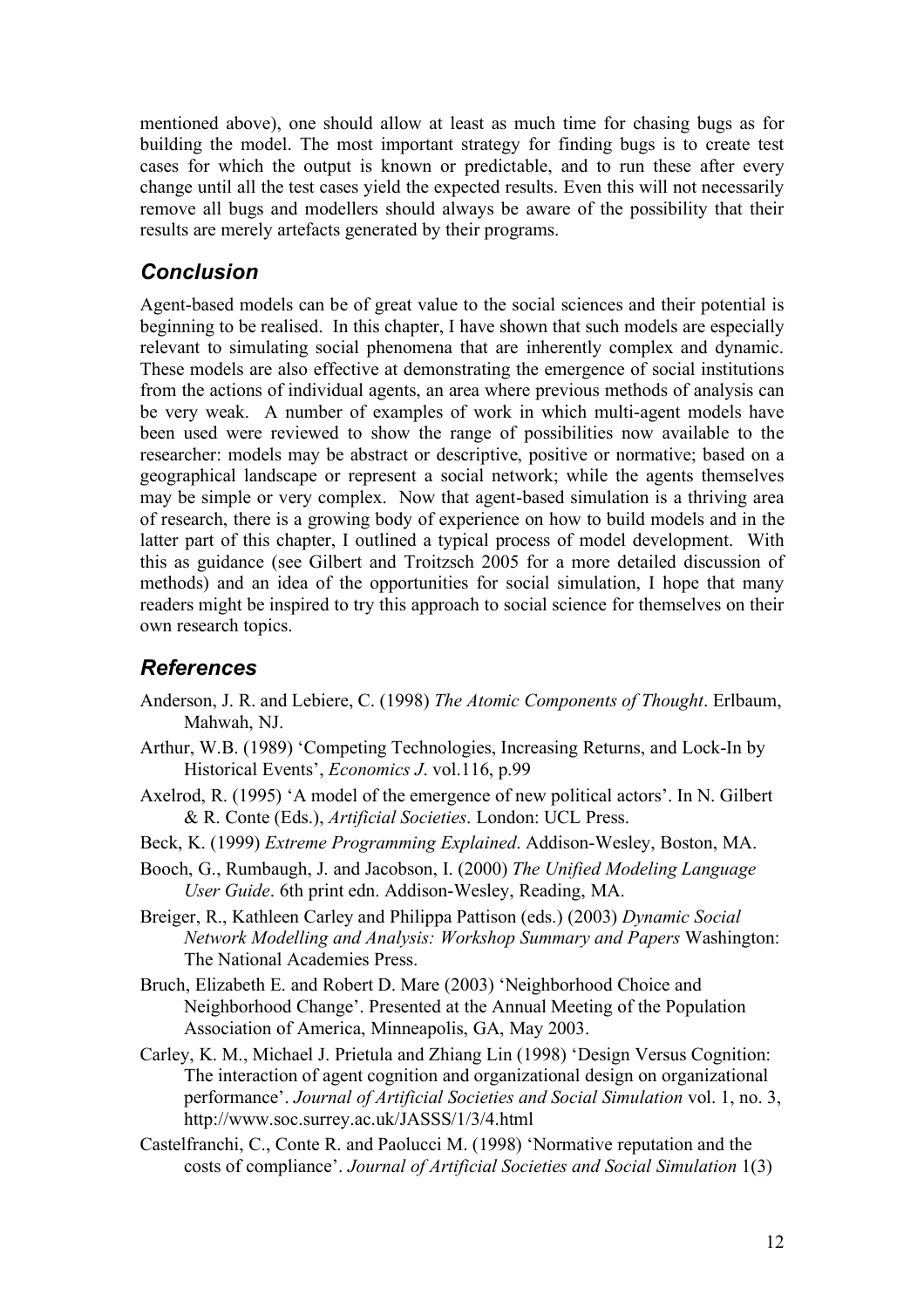<http://www.soc.surrey.ac.uk/JASSS/1/3/3.html>

- Clark, W.A.V., 1991, 'Residential Preferences and Neighborhood Racial Segregation: A Test of the Schelling Segregation Model'. *Demography* 28:1-19.
- Conte R and Castelfranchi C (1995) 'Understanding the functions of norms in social groups through simulation'. In Gilbert N and Conte R (Eds.) *Artificial Societies*. London: UCL Press. pp. 252-267.
- David, N. Maria Bruno Marietto, Jaime Simão Sichman and Helder Coelho (2004) 'The Structure and Logic of Interdisciplinary Research in Agent-Based Social Simulation'. *Journal of Artificial Societies and Social Simulation* vol. 7, no. 3 http://jasss.soc.surrey.ac.uk/7/3/4.html
- Dean, J.S., Gumerman, G.J., Epstein Joshua, M., Axtell, R.L., Swedland, A.C., Parker, M.T. and McCarrol, S. (1999) 'Understanding anasazi culture change through agent based modeling' in Kohler, T.A. and Gumerman, G.J. eds. *Dynamics in human and primate societies: Agent based modeling of social and spatial processes*, Oxford University Press.
- Dibble, Catherine and Philip G. Feldman (2004) 'The GeoGraph 3D Computational Laboratory: Network and Terrain Landscapes for RePast'. *Journal of Artificial Societies and Social Simulation* vol. 7, no. 1 http://jasss.soc.surrey.ac.uk/7/1/7.html
- Doran J. E. (1977) 'Foreknowledge in Artificial Societies' In *Simulating Social Phenomena* (eds. R Conte, R Hegselmann, and P Tierna), Lecture Notes in Economics and Mathematical Systems 456, Springer: Berlin. pages 457-469.
- Doran J. E. (1998) 'Simulating Collective Misbelief' *Journal of Artificial Societies and Social Simulation* vol. 1, no. 1, http://www.soc.surrey.ac.uk/JASSS/1/1/3.html
- Eidelson, Benjamin M. and Ian Lustick (2004) 'VIR-POX: An Agent-Based Analysis of Smallpox Preparedness and Response Policy' *Journal of Artificial Societies and Social Simulation* vol. 7, no. <http://jasss.soc.surrey.ac.uk/7/3/6.html>
- Flentge, Felix, Daniel Polani and Thomas Uthmann (2001) 'Modelling the Emergence of Possession Norms using Memes' *Journal of Artificial Societies and Social Simulation* vol. 4, no. 4 <http://www.soc.surrey.ac.uk/JASSS/4/4/3.html>
- Fowler, M. and Scott, K. (1999) *UML Distilled*. 2nd edn. Addison Wesley, Reading, MA.
- Gilbert, N. (1995). 'Emergence in social simulation' Pp. 144-156 in *Artificial Societies: the computer simulation of social life*, edited by N. Gilbert and R. Conte. London: UCL Press.
- Gilbert, N. (2002). 'Varieties of emergence'. Paper presented at the Agent 2002 Conference: *Social agents: ecology, exchange, and evolution*, Chicago.
- Gilbert, N., and Troitzsch, K. G. (2005). *Simulation for the social scientist*. Second edition. Milton Keynes: Open University Press.
- Gilbert, Nigel, Andreas Pyka and Petra Ahrweiler (2001) 'Innovation Networks A Simulation Approach' *Journal of Artificial Societies and Social Simulation* vol. 4, no. 3, http://www.soc.surrey.ac.uk/JASSS/4/3/8.html
- Gilbert, N., and Terna, P. (2000). 'How to build and use agent-based models in social science'. *Mind and Society*, 1(1), 57 - 72.